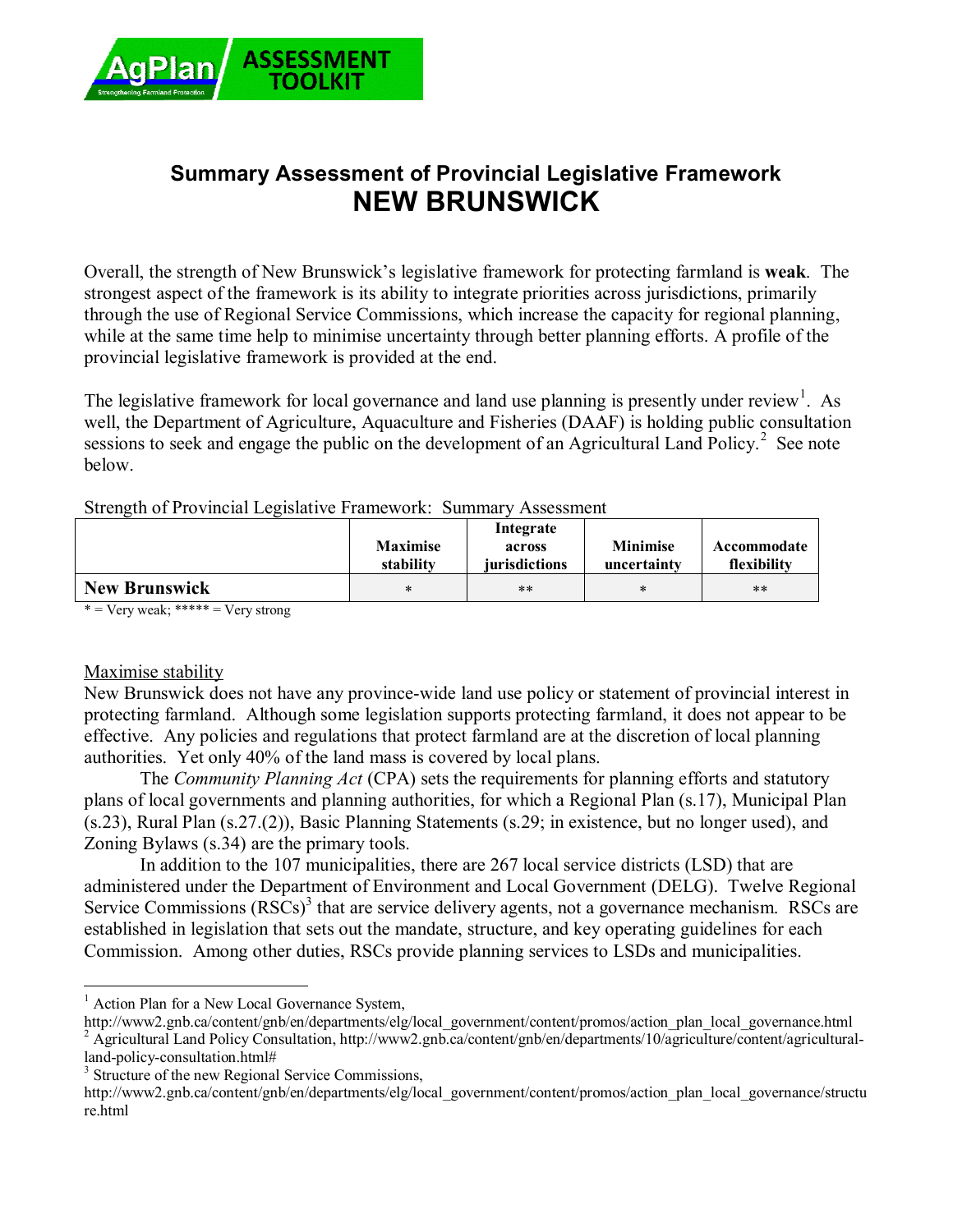The *Agricultural Land Protection and Development Act* (ALPDA) (1997) contributes to the stability of the legislative framework. The ALPDA establishes agricultural land owner associations. However, the full effect of the ALPDA was not realised when three critical sections (10, 21, and 22) were omitted from proclamation, thereby weakening the Act. Section 10 enabled agricultural lands to be "registered" and have corresponding regulations established through statutory plans. Sections 21 and 22 deal with the consequential amendments to the CPA that would have provided the enabling legislation to bring the benefits of having registered agricultural lands into full force. These omissions removed important planning tools that would have helped to protect agricultural lands and control setbacks from residences and other non-farm developments.

## Integrate public priorities across jurisdictions

Section 4.1(1) of the CPA enables the Province to establish a provincial land use policy to guide local planning and development, which would include principles, goals and priorities, and policy statements of provincial interest. This provincial land use policy would then be integrated into local planning through s.4.1(3), which requires that a regional plan, municipal plan, rural plan, basic planning statement, or a bylaw or regulation "shall conform with the provincial planning policy." In the case of a conflict, the provincial planning policy prevails.

The CPA (s2(d)) requires integration between regional and lower-level plans, whereby municipal plans and basic planning statements by municipalities must be adopted "within the context of a regional plan."

## Minimise uncertainty

The absence of any provincial land use policy or statement of provincial interest that protects farmland contributes to uncertainty within the framework. This uncertainty about the importance of agricultural land was increased when "registered agricultural land" was not included in the LAPDA.

The use of RSCs to support lower-level planning efforts also helps to minimise uncertainty by increasing the capacity for land use planning through expertise and a higher level of co-ordination among local planning authorities.

# Accommodate flexibility

The structure of the RSCs increases the ability to accommodate flexibility within the framework. First, the direction is set and decisions are made by a Board that has community representation, which is accountable to their member municipal and rural councils. The mandate for each RSC is established separately, thereby providing an opportunity to establish its structure and operating guidelines in accordance with regional needs.

A local planning advisory committee is another governance mechanism enabled through the CPA (s.12-15). These committees advise and make recommendations to council and give views to proposed bylaws. This governance mechanism may help to accommodate flexibility.

In spite of its lack of direction for protecting farmland, the legislative framework accommodates flexibility through its decentralised approach, in that any local planning authority can integrate farmland protection policies into its statutory plans and regulations. The South Central Carleton County Rural Plan<sup>4</sup> provides an example, whereby its plan includes a policy (Part  $B(f)$ ) for Agricultural Uses. The policy includes the following statements:

 It is a policy to promote the protection of prime agricultural lands in the interest of safeguarding local food production for future generations.

 $\overline{a}$ 4 http://rsc12.ca/scccplan.pdf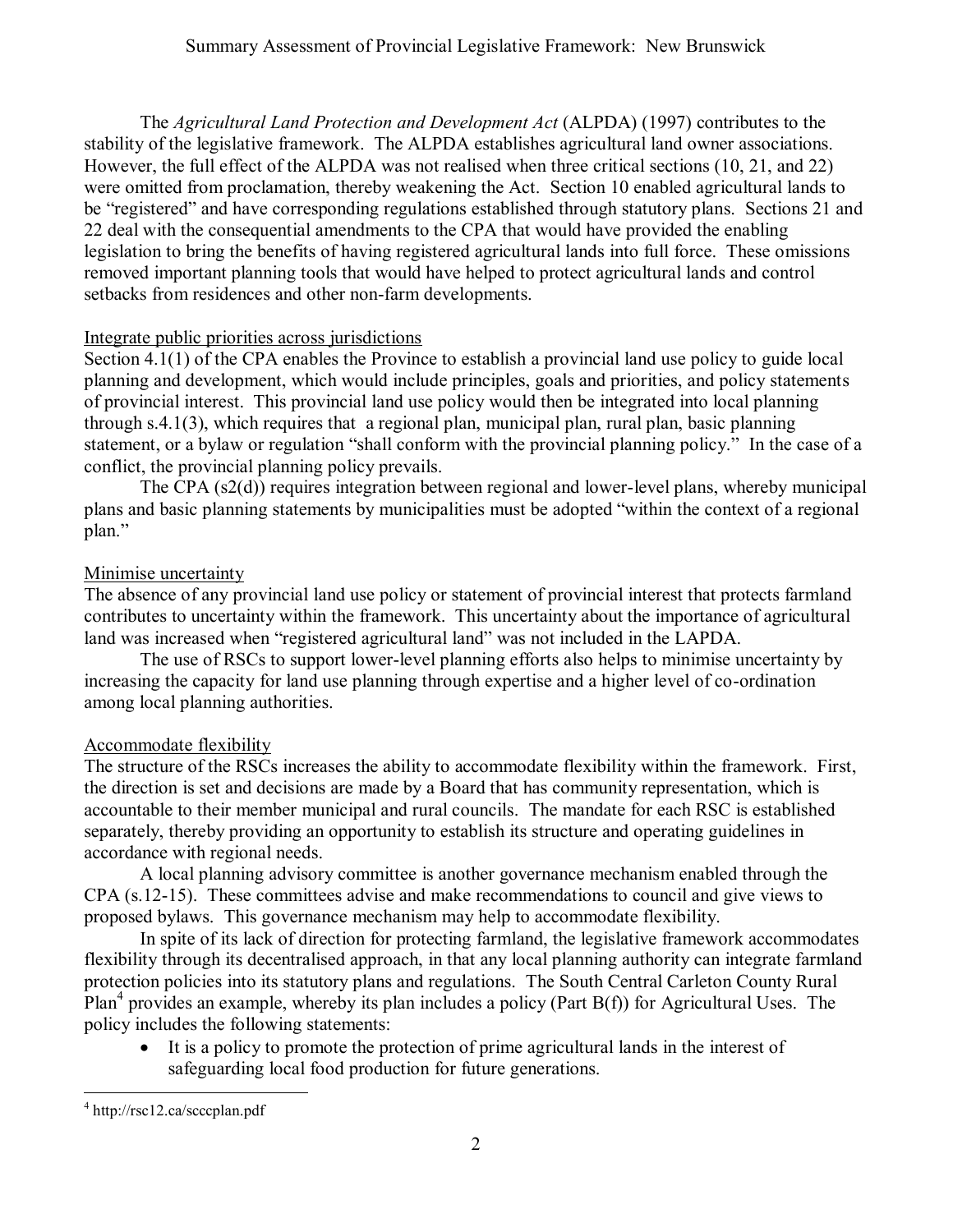- It is a policy to accommodate value added and supplemental activities that can increase farm income by permitting a mix of compatible uses on land where agriculture is a primary permitted use.
- It is a policy to minimize land use conflicts that could arise from non-farm development near existing agricultural land uses, and conversely, from the development of agricultural facilities near existing non-farm uses.

#### Note: current development of Agricultural Land Policy

As noted above, the Province is reviewing several areas of legislation. The legislative framework for local governance and land use planning is presently under review. The local governance and land use planning committee will review new planning tools and the need for province-wide planning, including statements of provincial interest.<sup>5</sup> As well, the Department of Agriculture, Aquaculture and Fisheries (DAAF) is holding public consultation sessions to seek and engage the public on the development of an Agricultural Land Policy. The Discussion Paper<sup>6</sup> states,

- To be viable, farmers need access to good farmland in large enough blocks to farm efficiently. They also need assurance that their investment will not be eroded from nonagricultural development that impedes their ability to farm.
- Farmland is a non-renewable resource and is the backbone for all agricultural activities. It takes many years of careful husbandry to bring land to a productive state. Clearing new land is expensive and rejuvenating lands that have been used for non-agricultural activities is either impossible or very costly and time consuming to bring back to production.
- Currently, New Brunswick does not have any effective legislation or policies that protect or preserve agricultural land.

Thereby, the purpose of the public consultations for the development of an Agricultural Land Policy is to address, among other things, the following issues

- Identifying the importance of agriculture to New Brunswick and especially to rural areas.
- Reducing or eliminating encroachment on agricultural operations. Without guidelines or regulations, non-farming activities are often set up adjacent to farming operations resulting in complaints about noise and odors.
- While new livestock agricultural operations have set back distances they must adhere to when developing farms, non-agricultural development does not have similar setback distances when building adjacent to a livestock operation. Reciprocity of guidelines/requirements should be considered.
- Establishing a list of activities that are compatible with agriculture.
- Encouraging development of non-compatible activities to areas least suitable for agriculture.
- Preserving topsoil.

The outcomes of both reviews will likely affect the strength of the legislative framework for agriculture.

 $\overline{a}$  $<sup>5</sup>$  McClellan, M., D. Smart, and D. Savard. 2014. Provincial Framework & Principles: Creating sustainable communities in</sup> NB. Presentation to CIP Conference.

http://www.peoplematter2014.ca/wp-content/uploads/2014/07/PAN01-New-Brunswick-Presentation-En.pdf <sup>6</sup> Agricultural Land Policy Consultation: Discussion Paper. On-line:

http://www2.gnb.ca/content/dam/gnb/Departments/10/pdf/Agriculture/Consultation/AgriculturalLandPolicyConsultationDisc ussionPaper.pdf